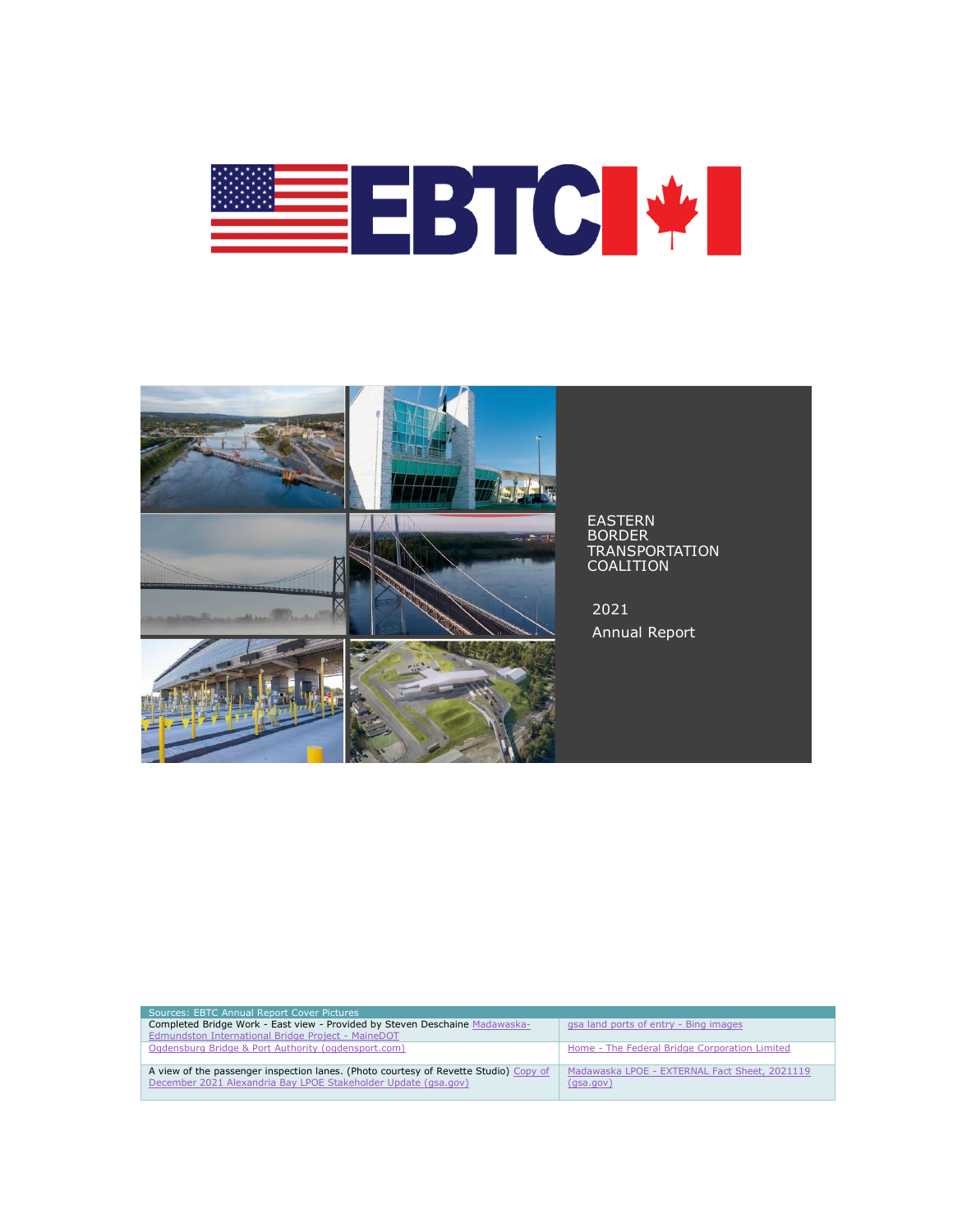# **EBTC ANNUAL REPORT 2021**

#### INTRODUCTION

Eastern Border Transportation Coalition (EBTC) members are the transportation agencies from the states of Michigan, New York, Vermont, Maine and the provinces of Ontario, Quebec, New Brunswick, Nova Scotia. They are responsible for highway and bridge infrastructure, including access to the U.S. - Canada border.

EBTC members recognized the need to support the smooth flow of people and goods across the border and create an efficient system to handle passengers and freight.

Significant progress has been made by U.S. and Canadian federal, state, provincial, local governments, and interest groups to update border infrastructure, improve safety and respond to the needs of business and citizens.

#### EBTC VISION

The Eastern Border shall be a model of safe, efficient, and sustainable transportation of goods and people between the United States and Canada.

#### EBTC MISSION

EBTC provides leadership and informed dialog to improve the safe and efficient movement of goods and people across the Canada - U.S. border.

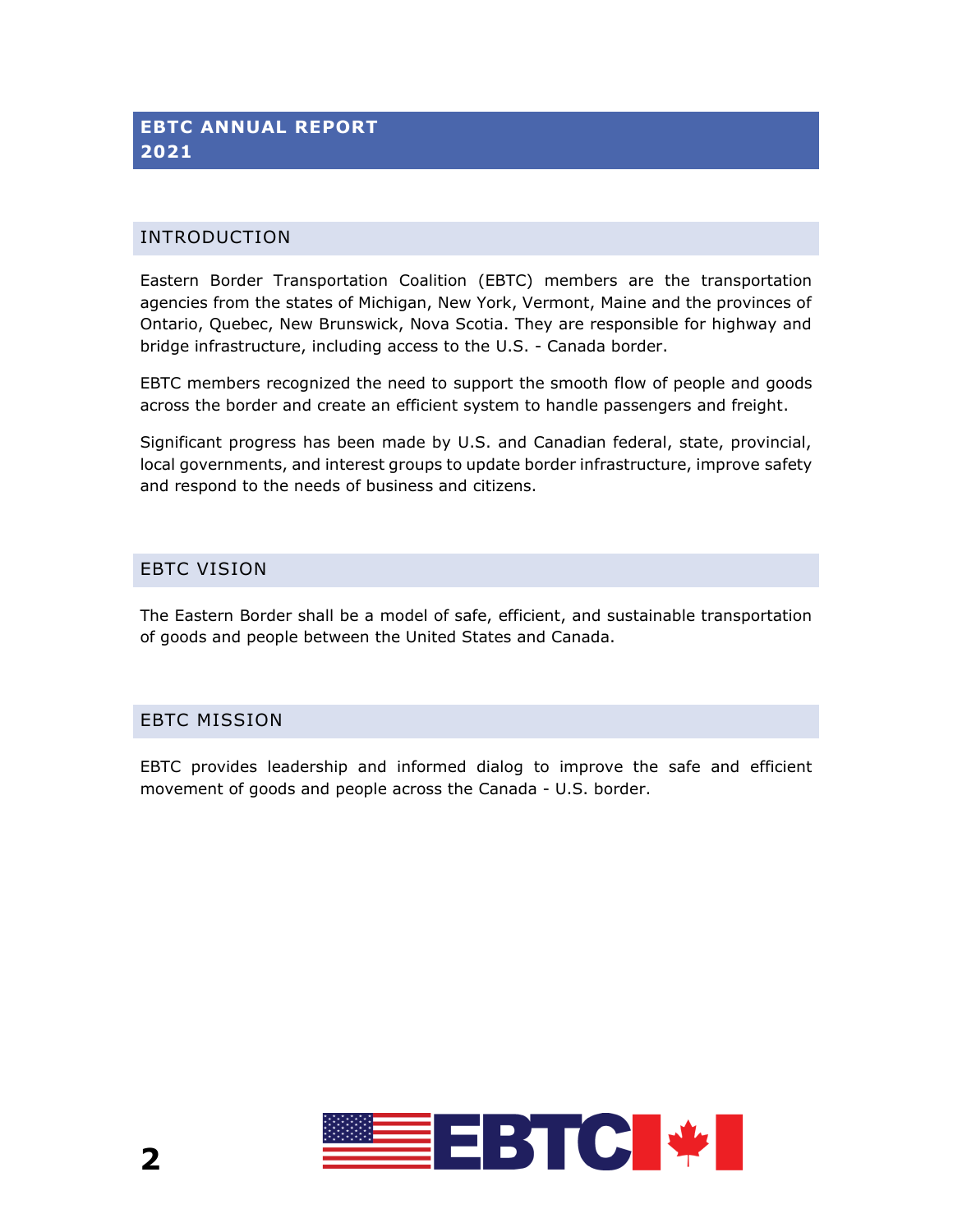# U.S. – CANADA TRADE (U.S. DOLLARS)

Data Source: U.S. Bureau of Transportation Statistics: [Workbook: Dashboard\\_Port by Commodity \(dot.gov\)](https://explore.dot.gov/views/Dashboard_PortbyCommodity/PortsbyCommodities?%3Aiid=3&%3AisGuestRedirectFromVizportal=y&%3Aembed=y)

Total U.S. – Canada trade increased by \$138 Billion from \$526 Billion in 2020 to \$664 Billion in 2021. Sixty percent of this trade was handled at EBTC ports of entry.

In 2020, \$388 Billion of total trade, was surface, i.e., transported by truck and rail, and this increased to \$469 Billion in 2021. Overall, 78% of total truck traffic and 63% of total rail traffic was reliant upon EBTC Region Ports of Entry in 2021. This reliance of trade on infrastructure located in the EBTC Region highlights the importance of an efficient highway / border transportation system.



Total U.S. – Canada Surface Trade at EBTC Ports of Entry

|              | 2015    | 2016    | 2017                    | 2018   | 2019              | 2020    | 2021            |
|--------------|---------|---------|-------------------------|--------|-------------------|---------|-----------------|
| <b>Truck</b> | 268,241 | 265,604 | 267,387                 |        | 275,055   270,501 | 243,354 | 285,520         |
| Rail         | 61,504  | 62,958  | 65,592                  | 66,724 | 65,424            | 53,139  | 64,114          |
| <b>TOTAL</b> | 349,634 | 296,493 | 335,925 341,779 332,979 |        |                   |         | 328,562 329,745 |

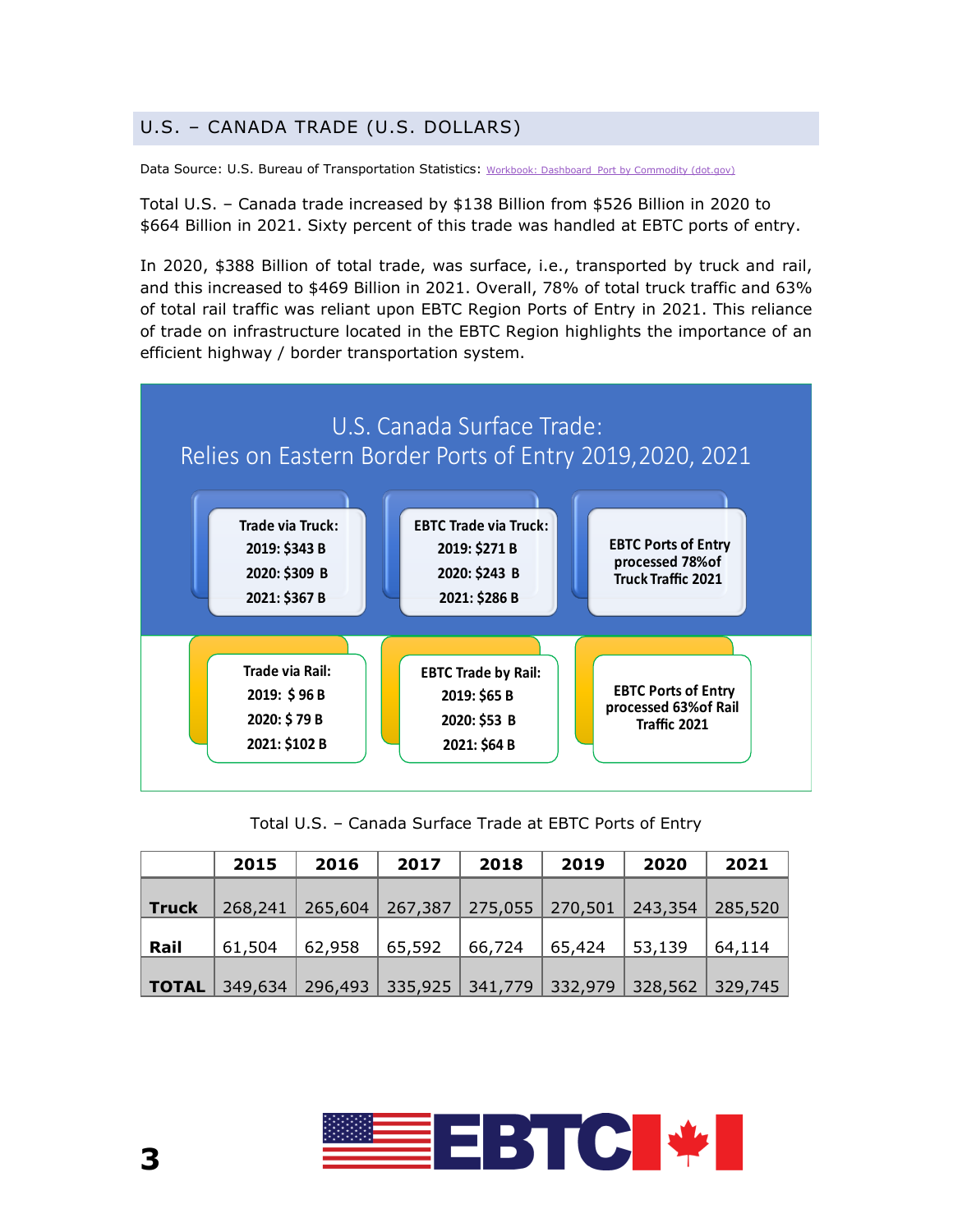# 2021 ACCOMPLISHMENTS: PRIORITY FOCUS AREAS

Throughout the second year of the COVID19 pandemic, EBTC held virtual monthly Board meetings with its members in 2021 to discuss emerging issues around the Canada – U.S. border closure, the effect of the pandemic on cross border trade and travel, and progress on border infrastructure projects and planning.

EBTC Board Members:

- Provided updates on measures take to control COVID-19 virus spread with links to all jurisdictions on the EBTC website.
- Highlighted the key role EBTC states and provinces play in support of 60% of Canada – U.S. trade.
- Monitored transportation and cross-border issues related to the U.S. and Canadian federal governments: e.g., issues around the 2020 coming into force of the United States-Mexico-Canada Free Trade Agreement, (known as USMCA in the United States and CUSMA in Canada).
- Monitored federal initiatives under the Canada U.S. Beyond the Border Action Plan as well as the U.S. – Canada border closure to non-essential traffic.
- Continued to advance infrastructure projects and cross-border transportation services.

## ACTIONS IN SUPPORT OF PRIORITY FOCUS AREAS:

While EBTC opted not to hold an annual in person meeting in 2021, members focused on value-added analysis.

EBTC produced a comprehensive, multi-year trade volume report by jurisdiction with imports and exports, commodities traded, trade volumes by port of entry and mode of transport. The report highlighted cross border vehicle traffic volumes demonstrating the critical trading relationship between Canada and the U.S. These studies are available on the EBTC website: [Eastern Border Transportation Coalition \(ebtc.info\)](https://ebtc.info/)

Drawing on the policies and priorities of its members, EBTC continued to provide a focal point to engage legislators, regulators, and stakeholders to advance targeted initiatives that support the improved flow of people and goods across the Canada – U.S. international border.

EBTC updated and posted the *Consultation and Approval Guide for Planning and Constructing Border Crossing Projects* on its website to provide guidance for cross border infrastructure project planning.

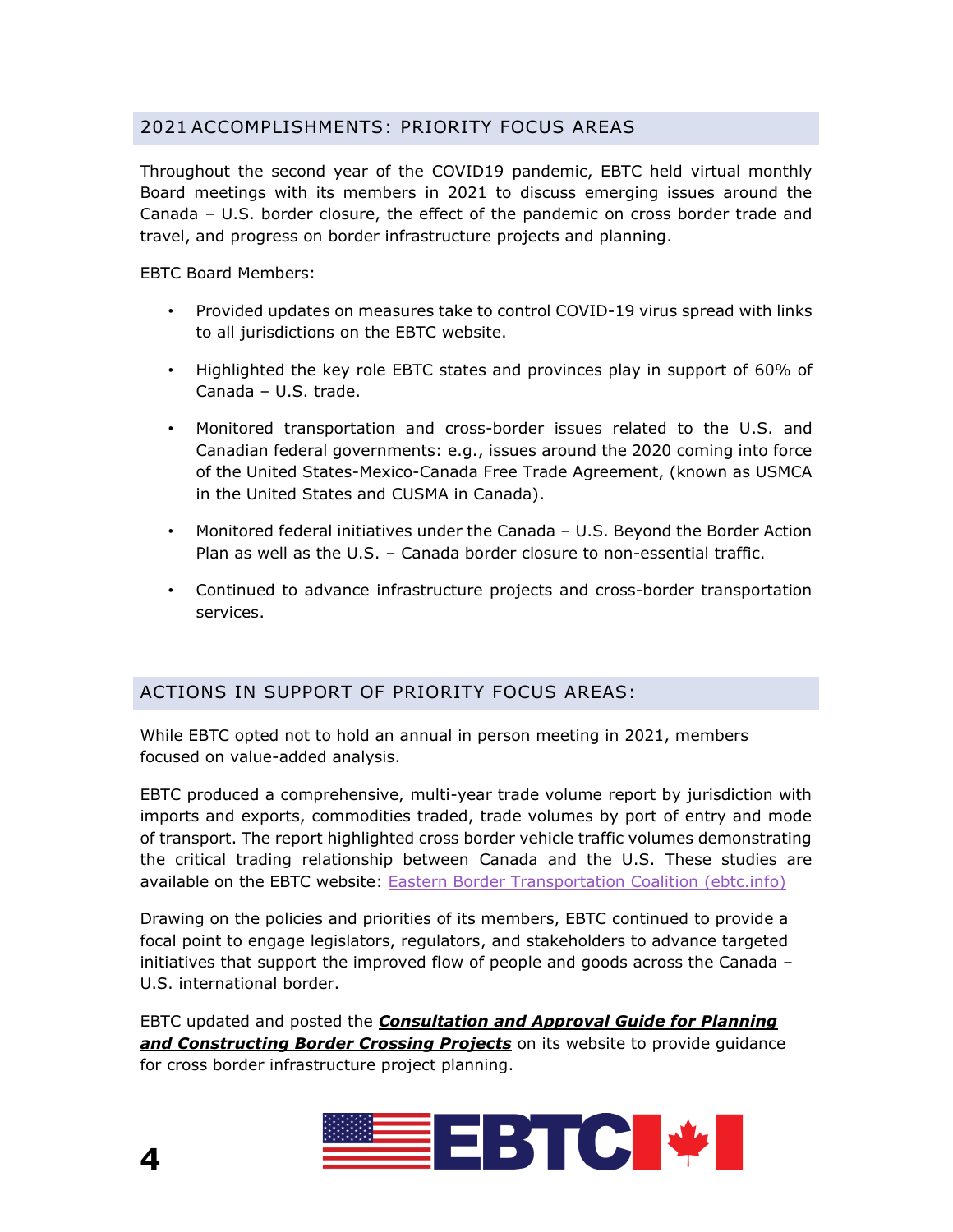#### ON-GOING COMMUNICATIONS:

All conferences were cancelled for the second year in 2021 due to the pandemic. However, members held regular monthly meetings as well as weekly updates as needed throughout 2021.

EBTC re-appointed officers for 2022: Sara Moore, Michigan Department of Transportation, U.S. Co-Chair and Jim Doyle, New Brunswick Department of Transportation and Infrastructure, Canadian Co-Chair. Maurice Rasheed, New York State Department of Transportation, is the Treasurer/Secretary.

#### COVID-19 CLOSURE OF THE CANADA – U.S. BORDER

On March 18, 2020, Canada and the United States agreed to restrict non-essential travel across their shared border to slow the spread of the novel coronavirus, COVID19. Commercial vehicles continued to transport key supplies across the border with volumes close to pre-pandemic levels. However, passenger vehicle traffic faced an historic drop with repercussions on the Region's International Bridge and Tunnel Authorities (IBTA) passenger toll revenues as well as businesses in both the U.S. and Canada that rely on cross border tourism.

Canada reopened its border on August 9, 2021 to fully vaccinated travelers. New entry requirements prior to arrival at the border are (1.) Electronic submission via the ArriveCan App of proof of vaccination and (2.) A negative PCR Covid 19 test taken within 72 hours before arrival. The PCR test condition was relaxed to a rapid test for visits less than 72 hours but then reinstated with the surge of Covid 19 Omicron variant cases.

The U.S. reopened both northern and southern borders on November 9, 2021, to fully vaccinated travelers. There is no requirement for a proof of a negative Covid 19 test result.

The Bridge and Tunnel Operators Association (BTOA) reported a 5.7% decrease in 2021 for all vehicles (trucks, cars, buses) crossing the border. In 2021, overall car crossings decreased by 15.2% from 2020, but compared to 2019 pre-pandemic traffic, the decrease is 73.4%<sup>1</sup>.

- Truck crossings increased by 7.6% in 2021 from 2020 but decreased by 2.4% from 2019 pre-pandemic levels.
- Overall, 2021 compared to 2019 had a 59.5% decrease in car, truck, and bus crossings, or 20,062,835 fewer vehicles.

<sup>1</sup> Media Release - [BTOA jan 2022 for dist.pdf \(bridgeandtunneloperators.org\)](https://www.bridgeandtunneloperators.org/images/Media%20Release%20-%20BTOA%20jan%202022%20for%20dist.pdf)

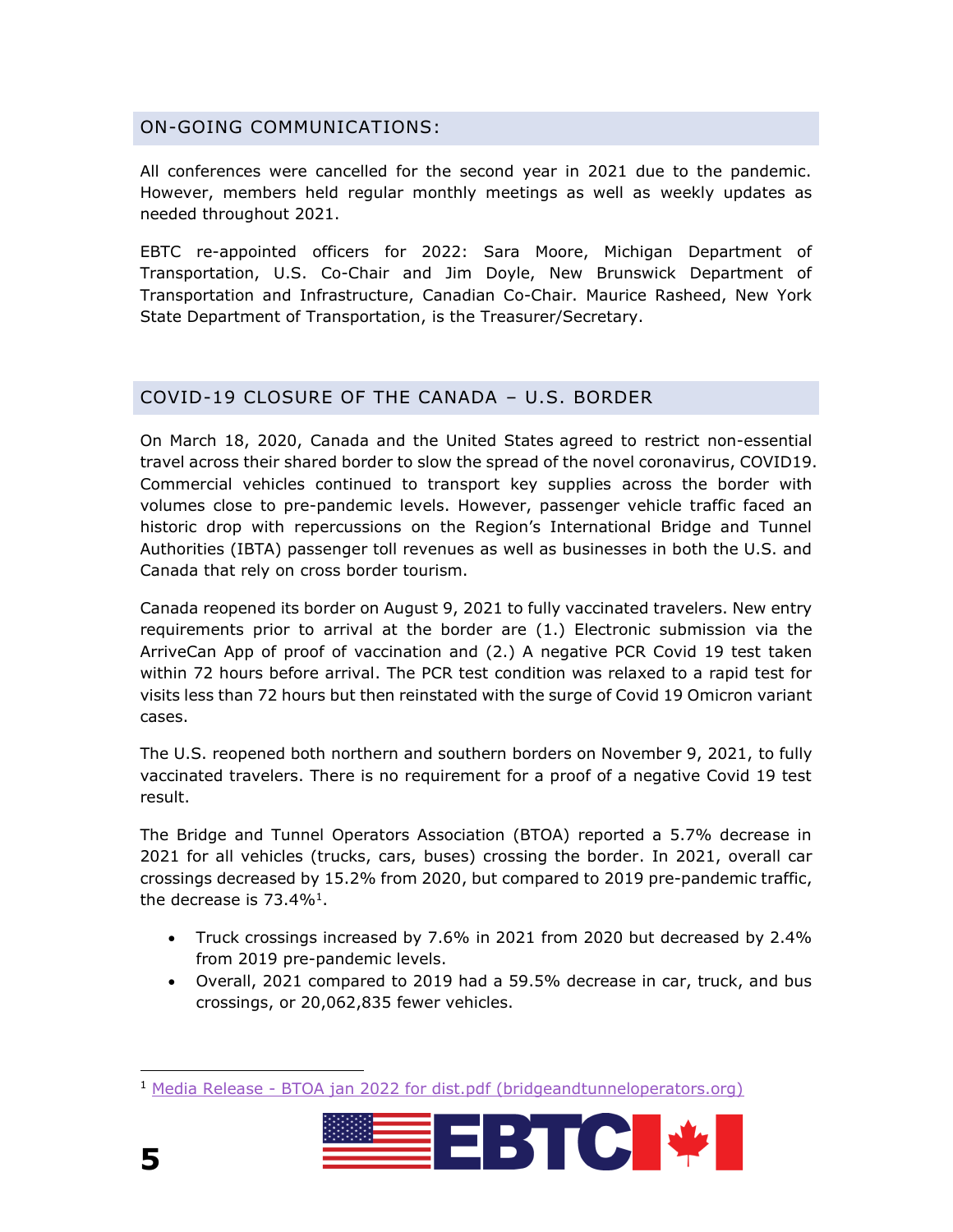## EBTC BORDER-RELATED ACTIVITIES / ACCOMPLISHMENTS:

EBTC members, through their state and provincial work, continue to support and be engaged in a wide range of projects and policy initiatives stretching from the Michigan/Ontario ports of entry in the Great Lakes region to the Maine/New Brunswick/ Nova Scotia border crossings on the east coast.

Projects have proceeded even with the COVID-19 pandemic as work crews stagger hours, social distance, and wear masks. Some representative examples include:

## LEWISTON-QUEENSTON BRIDGE (NIAGARA FALLS BRIDGE COMMISSION)

The Lewiston-Queenston International Bridge is now in Phase II of the Lewiston Plaza Modernization Project. Phase I included construction of a new U.S. Customs and Border Protection inspection facility, with a secondary inspection canopy, and dedicated bus lane.

Phase II allocates \$91 Million to demolish the previous inspection facility and make way for the construction of 15 new primary inspection lanes, including nine dedicated auto lanes, five high-low lanes that can process both trucks and autos based on demand, and one lane dedicated solely to the processing of commercial trucks.

A new dedicated bus passenger facility, with a dedicated bus processing lane and an expanded secondary area with canopy will speed up bus passenger processing. To mitigate traffic impacts and maintain the ten current lanes of traffic throughout construction, Phase II is being staged with an expected spring 2023 completion date.

#### GORDIE HOWE INTERNATIONAL BRIDGE

Gordie Howe International Bridge is a \$5.7 billion Public-Private partnership project that includes construction of a new international bridge, new Canadian and U.S. Ports of Entry, and the Michigan Interchange. In 2021, the private sector partner, Bridging North America, began site preparation and construction of the new US and Canadian Ports of Entry, and continued work on the bridge towers in the U.S. and Canada and on the Michigan I-75 Interchange.

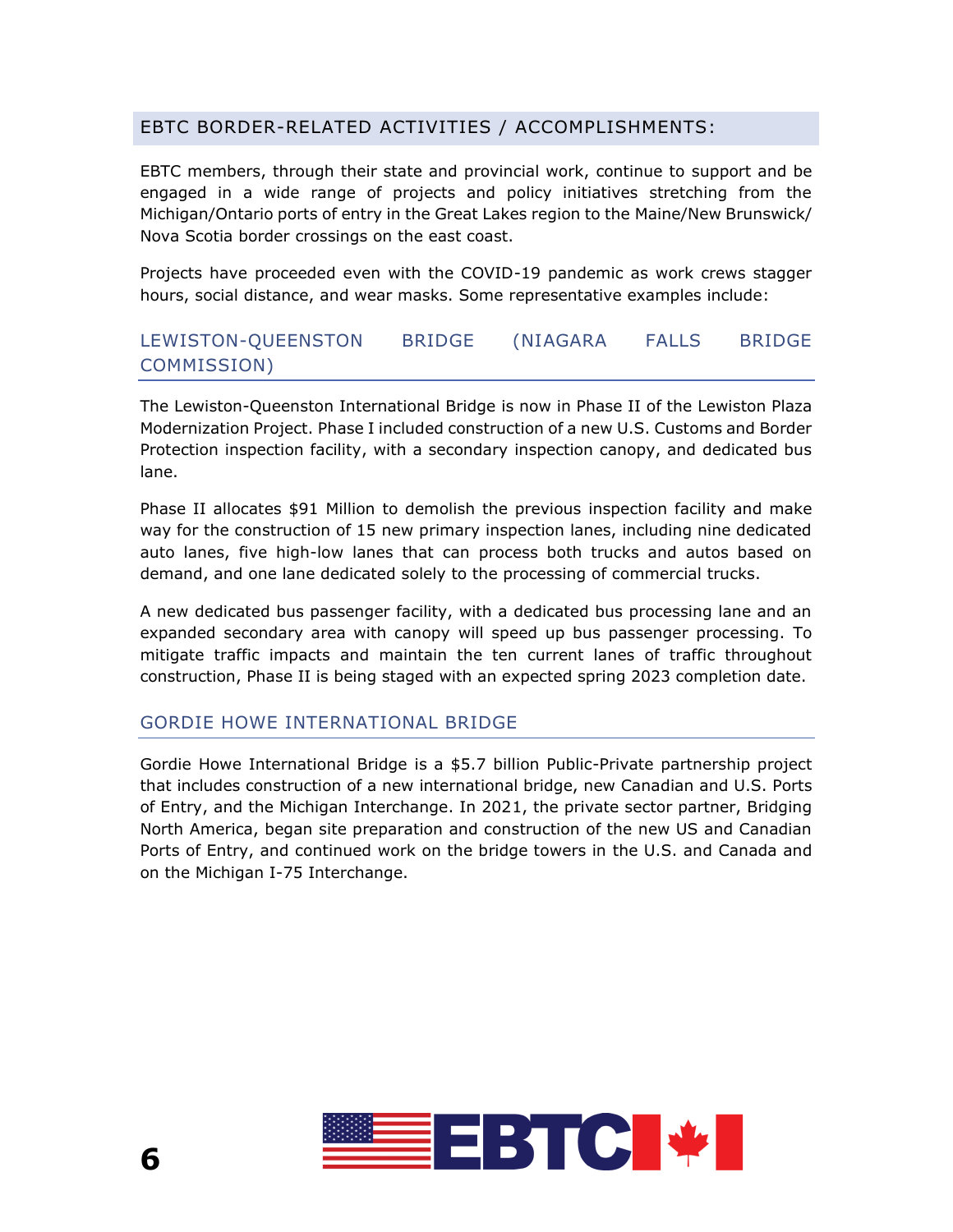## ADVANCED TRANSPORTATION AND CONGESTION MANAGEMENT TECHNOLOGIES DEPLOYMENT (ATCMTD) USDOT PROGRAM

Under the Advanced Transportation and Congestion Management Technologies Deployment (ATCMTD) program, USDOT awarded \$7.8 million to develop and deploy a multiagency, integrated regional mobility management system to mitigate congestion along the I-190 Corridor and the larger Niagara Frontier border crossing corridor.

Under the grant, the Integrated Corridor Management (ICM) portion of the project will provide better integration of operational procedures, enhanced emergency responses, and improved dissemination of traveler information to the system operators: New York State Department of Transportation (NYSDOT), Niagara International Transportation Technology Coalition (NITTEC), the Niagara Falls Transportation Authority (NFTA) and their partners.

Relative to border crossings, the ATCMTD system will allow the operators of the four Niagara crossings to provide better information en route to both freight and passenger vehicles via Digital Message Signs (DMS) to evenly distribute traffic among the four facilities. This will help to improve travel times and maintain operational efficiency of the cross-border system. A wide range of information related to weather events, incidents, construction, travel bans, and restrictions will also be available in advance to allow all users to choose the best route.

The ability to measure travel time reliability and delay and travel time separately for truck traffic and passenger vehicles will also be part of the new system.

System planning and implementation is underway with a target December 2023 completion date.

# LACOLLE, QUEBEC/CHAMPLAIN, NEW YORK PORT OF ENTRY (POE)

The Quebec Ministère des Transports (MTQ) and the New York State Department of Transportation (NYSDOT) continued dialogue with the Canada Border Services Agency (CBSA) on the St-Bernard-de-Lacolle border inspection facility located in the Montreal / New York City trade corridor. This contributed to discussions around planned upgrades at this border crossing among key highway and border agencies: NYSDOT, MTQ, CBSA, US Federal Highway Administration (FHWA), the US General Services Administration (GSA) and US Customs and Border Protection (CBP).

MTQ and NYSDOT worked with the CBSA and were able to reach an agreement on a design option that addressed the traffic operation needs on the approach facilities and within the POE. CBSA continued to develop the design during 2020, but COVID has slowed the pace, so discussions on right-of-way, environmental and permitting issues continued in 2021.

**7** 

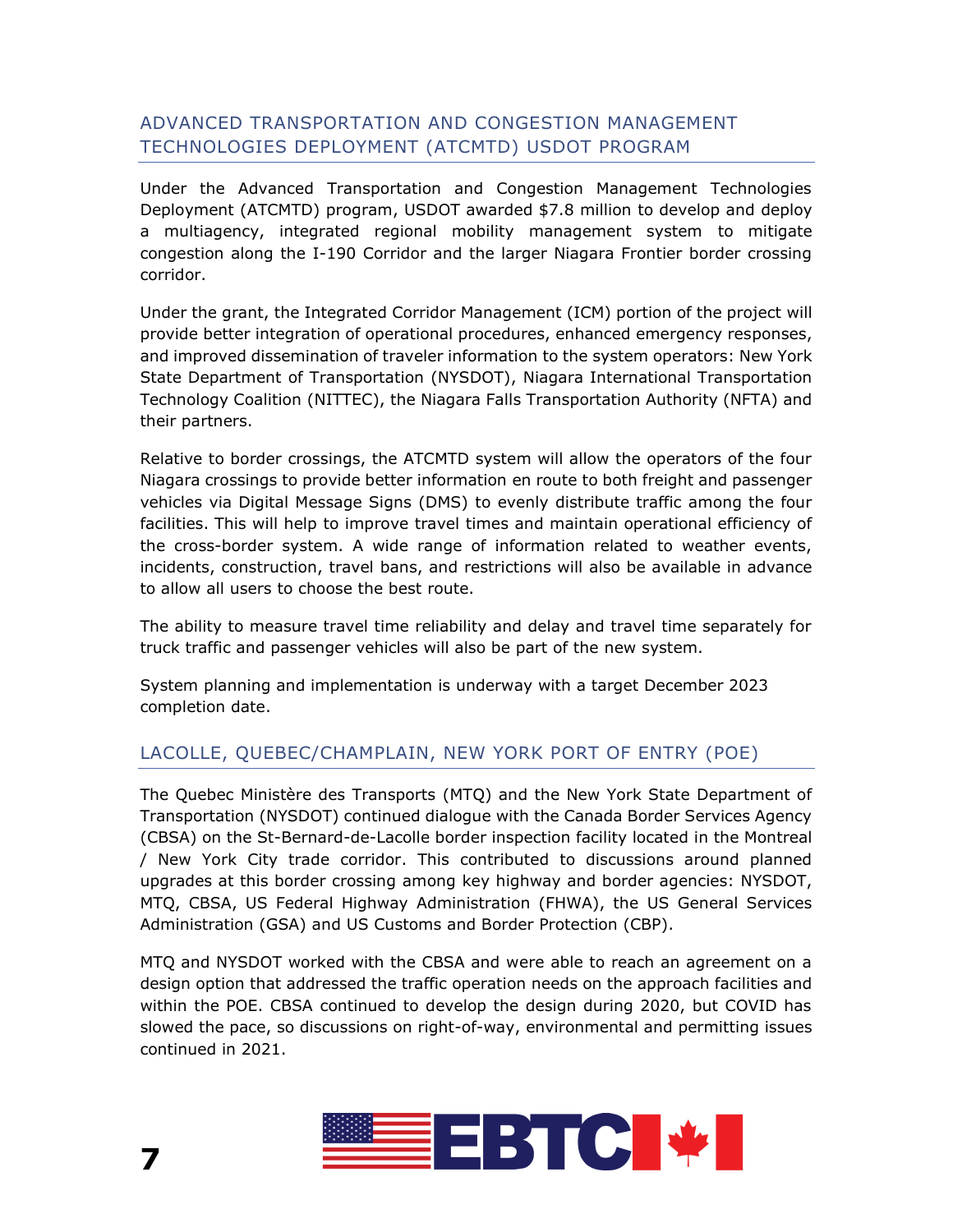# THOUSAND ISLANDS BRIDGE (ALEXANDRIA BAY, NEW YORK / LANSDOWNE, ONTARIO)

To address major traffic delays and safety issues caused by traffic queuing on the approach roads to the American plaza, \$91 million was allocated in the 2016 U.S. federal budget for Phase 1 of this project. Phase 1 included construction of: 1. a new, expanded 60,000 square foot commercial vehicle inspection warehouse complete with inspection bays, served by new primary commercial vehicle inspection lanes, 2. a new building for Veterinary services and 3. a new impound lot. Phase 1 was completed in March 2020.

The 2018 U.S. federal budget provided \$133 million for Phase 2 of the project that includes construction of: 1. new passenger primary inspection lanes, 2. a new covered secondary inspection plaza, 3. a new bus lane, 4. a new main administration building, 5. an outbound inspection building, 6. non-intrusive inspection facilities and 7. employee and visitor parking areas. Phase 2 is expected to be substantially complete in August 2022.

Existing roadways will be shifted, lengthened, or altered to accommodate the new port operations. All 14 new primary lanes will be able to process passenger traffic, with eight lanes equipped with high-low options to process either commercial or passenger vehicles based on demand.

#### HIGHGATE SPRINGS, VERMONT / ST. ARMAND, QUEBEC

The U.S. General Services Administration (GSA) feasibility study for the replacement of the existing Port of Entry facility was completed in September 2019. All pre-survey site work was completed in February 2021. Funding has been secured by GSA under the Infrastructure Fund.

The State of Vermont Agency of Transportation conducted a study of Auto-Route 35 traffic impacts on this key U.S. - Canada trade corridor crossing. Collaboration between State, Provincial and Federal agencies and stakeholders is ongoing through a multi-jurisdictional working group that is developing plans and identifying infrastructure needs to ensure continuous safe and efficient flow of cross border traffic.

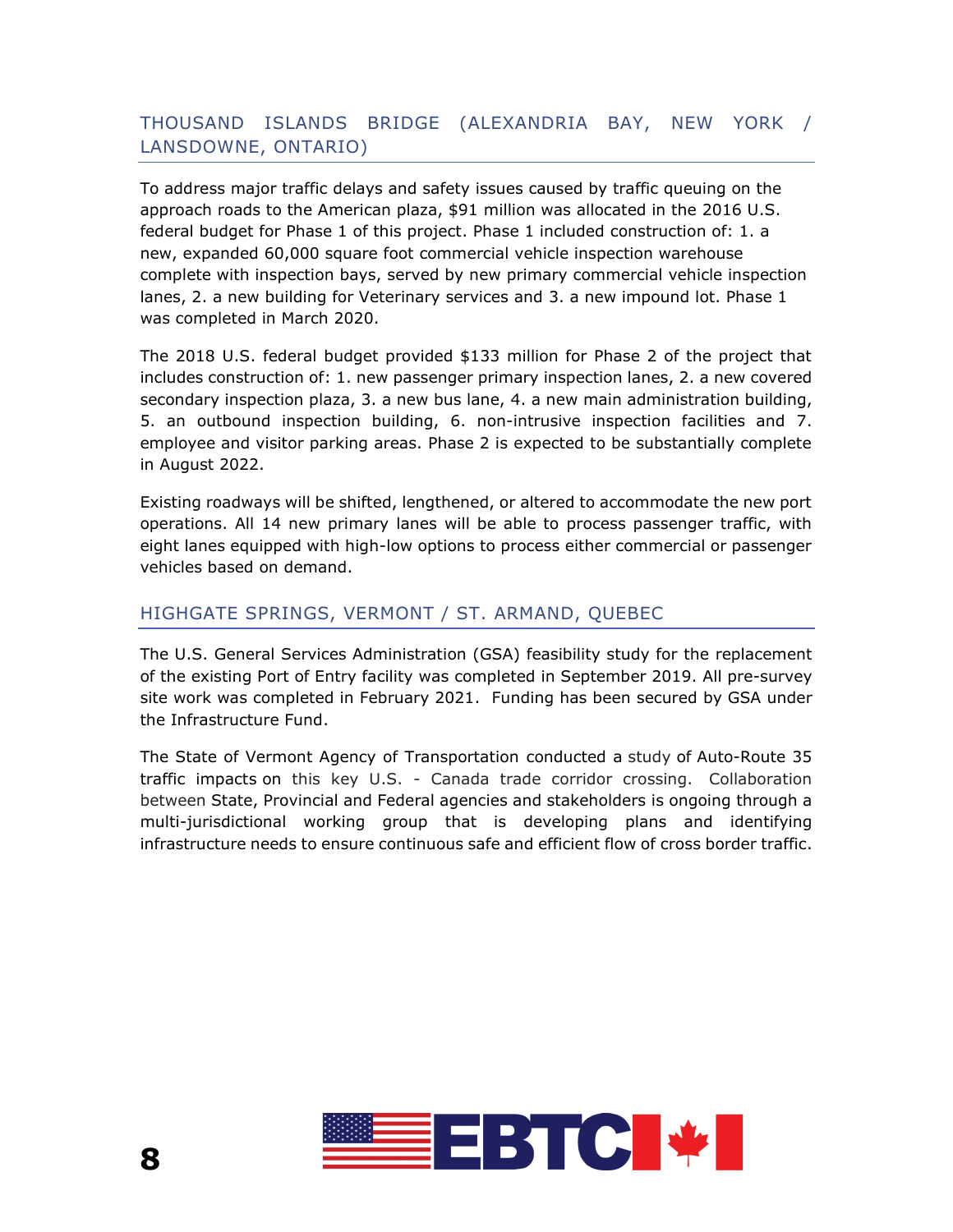#### MADAWASKA, MAINE / EDMUNDSTON, NEW BRUNSWICK – INTERNATIONAL BRIDGE AND U.S. LAND PORT OF ENTRY CONSTRUCTION

In April 2021, an \$86.5 million (US) tender to construct a new international bridge linking Madawaska, Maine and Edmundston, New Brunswick was awarded. The opening of the new bridge to traffic is anticipated by the end of 2023. Demolition of the old bridge is scheduled to begin once traffic is moved onto the new bridge. The estimated final completion date of the project is June 30, 2025.

The new bridge will be constructed on a new alignment. It will cross the Saint John River at about a 45-degree angle and will be located about 420 metres (1,400 ft.) upstream from the existing bridge. Because of this new alignment, the new structure will be nearly twice the length of the existing one. The new bridge will feature wider travel lanes and added shoulders on both sides. There will also be a raised sidewalk on the downstream side. The bridge will be constructed using steel girders supported on concrete substructures and is designed to last 100 years.

The General Services Agency (GSA) awarded a \$44,507,000 contract for the design and construction of a new Port of Entry in Madawaska, Maine. The total cost of the project is \$65 Million. Construction and ground-breaking began in 2021. The estimated project completion date of late 2023 is tied to the MaineDOT and NBDTI international bridge construction project schedule to ensure the new Port of Entry facility is operational when the bridge is completed.

#### INTERNATIONAL PASSENGER RAIL SERVICE

The New York State Department of Transportation (NYSDOT) continued to provide operating support to Amtrak for the two cross border passenger rail services in accordance with the Passenger Rail Investment and Improvement Act of 2008 (PRIIA) Section 209 policy. Adirondack and Maple Leaf cross-border services were suspended with the closure of the border on March 18, 2020.

With the Canada – US border reopening, resumption of Amtrak's cross-border passenger rail service to Canada has been delayed until early 2022 due to crew constraints and vaccine requirements. Amtrak is also working with the inspection agencies and rail track owners.

In late 2021, the States of Vermont and New York, the Province of Quebec and Amtrak resumed their efforts to develop a secure preclearance facility inside Montreal Central Station that will support passengers using New York's *Adirondack* service and Vermont's planned extension of their Vermonter service over the border. This collaboration includes cooperative efforts with both U.S. and Canadian security agencies and federal departments of transportation. The project was largely on hold during 2021. Studies to evaluate connectivity and security issues along the corridor between Central Station and the border, as well as a detailed design study of the needed modifications is expected to move forward in 2022.

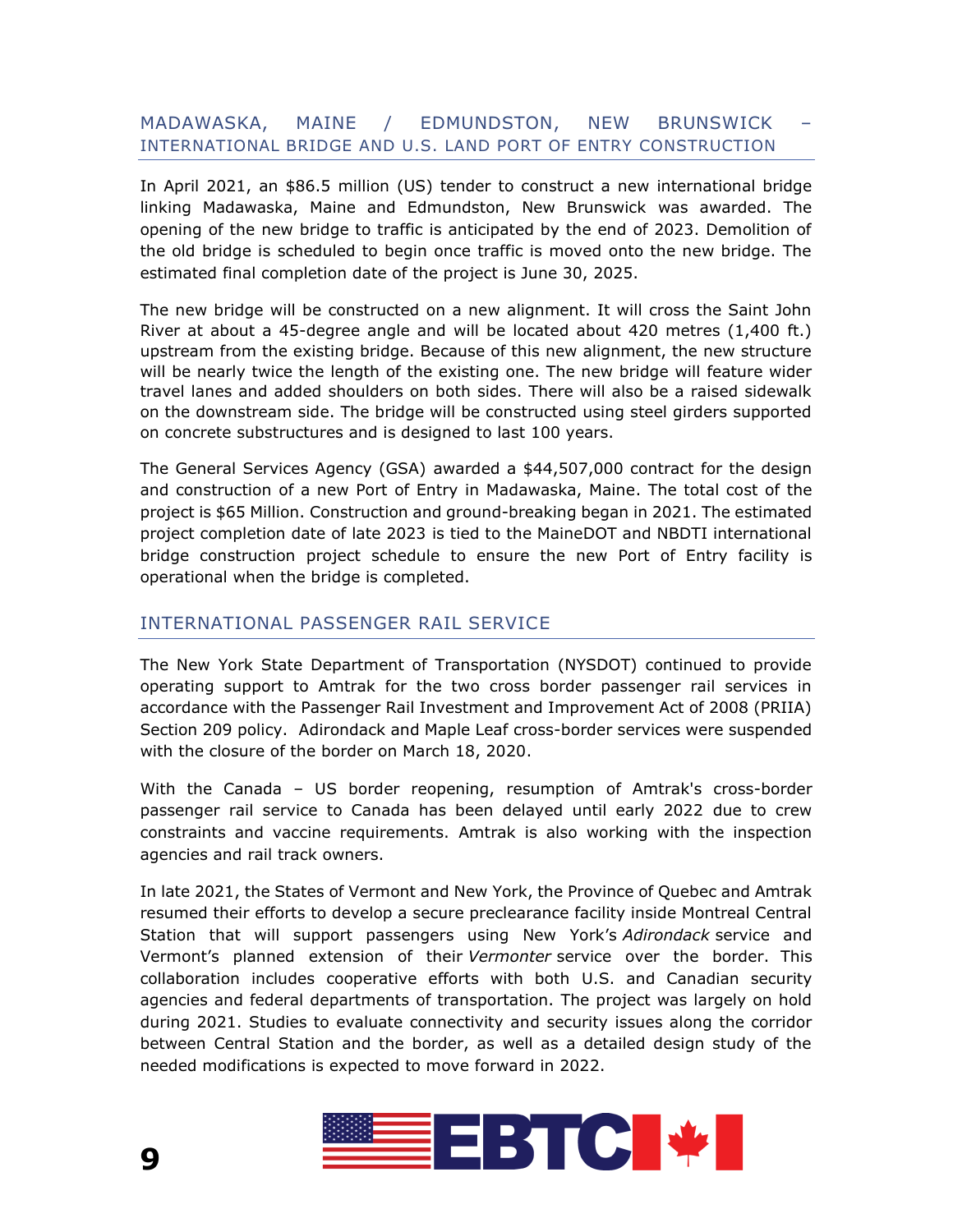## CANADA-US PRECLEARANCE AGREEMENT

In March 2015, Canada and the United States signed a new treaty entitled the *Agreement on Land, Rail, Marine and Air Transport Preclearance between the Government of Canada and the Government of the United States* (LRMA), fulfilling a commitment of the [2011 Beyond the Border Action Plan.](https://www.publicsafety.gc.ca/cnt/brdr-strtgs/bynd-th-brdr/index-en.aspx) The LRMA provides the legal framework and reciprocal authorities necessary for U.S. Customs and Border Protection (CBP) and the Canada Border Services Agency to carry out security, facilitation, and inspection processes in the other country.

The U.S. Congress passed the necessary supporting legislation in December 2016 and Canada's Parliament did so in December 2017. Canada published their required implementing regulations in June 2019, paving the way for entry into force following an exchange of Diplomatic Notes on August 15, 2019.

Preclearance allows customs and immigration officials from the country of destination to be stationed in the country of origin to clear or deny the admission of travellers or goods to the destination country. Pre-cleared passengers and goods experience faster and more reliable service moving through border points and these operations provide a higher level of security by identifying potential threats at the earliest point in the process. By facilitating the fast and secure movement of people and goods across the border, preclearance supports trade and economic prosperity.

As the Agreement is fully reciprocal, in addition to the potential expansion of CBP preclearance operations in Canada, the Agreement permits Canada to pursue preclearance operations in the United States. CBP currently conducts preclearance operations at eight Canadian airports: Calgary, Edmonton, Halifax, Montreal, Ottawa, Toronto, Vancouver, and Winnipeg.

# ELECTRIC VEHICLE (EV) CORRIDORS

In support of greenhouse gas (GHG) emission reduction targets, the development of national corridors to service and charge electric vehicles in both Canada and the United States is proceeding. Shared national targets for 2030 are that 50% of all new vehicle sales will be zero emission vehicles.

Leadership from Federal, State and Provincial governments along with technological advances, enhanced vehicle efficiency, product availability, and point of sale incentives will support fleet development with electric vehicles as efficient alternatives to traditional vehicle technology.

These electric vehicle corridors must also support U.S. – Canada cross border connectivity to ensure a free flow of international trade and passenger transportation.